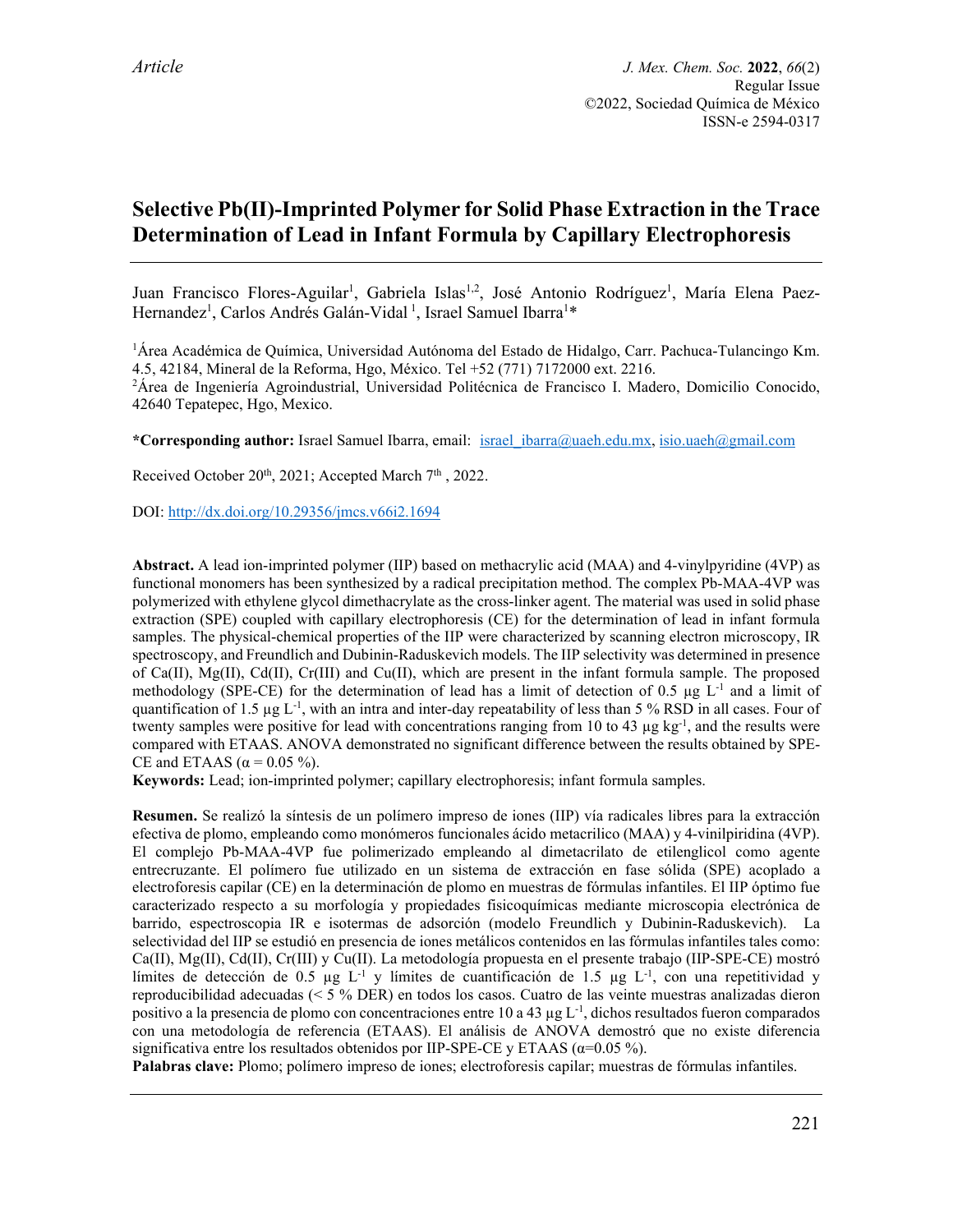*Article J. Mex. Chem. Soc.* **2022**, *66*(2) Regular Issue ©2022, Sociedad Química de México ISSN-e 2594-0317

# **Introduction**

Lead is a chemical element used as a component in several products, such as batteries, gasoline, paint, cosmetics, and ceramics. Anthropogenic activities have led to the generation, distribution, and availability of metals in urban environments and industrialized countries [1,2]. Exposure to lead can cause adverse physical and biological effects, such as damage to the central nervous system, respiratory system, homeopathic system, cardiovascular system, and peripheral nervous system. However, in infants, lead can produce effects such as short-term memory, decreased intelligence, delayed growth, permanent brain damage, and even death [1,3,4]. In recent years, several studies have reported cases of people linked to lead poisoning that exhibited significant levels of metal in their blood above World Health Organization recommended limits  $\left($  <10 µg dL<sup>-1</sup>) [5]. The European Union and Codex Alimentarius have set 0.02 mg kg<sup>-1</sup> and 0.01 mg kg<sup>-1</sup>, respectively, as the maximum level (ML) of lead in infant formula for products ready to use (after reconstitution as instructed by the manufacturer) [6,7].

For these reasons, several techniques have been developed in order to determine and monitor Pb(II) ions in real samples, such as electrothermal atomic absorption spectrometry (ETAAS) [4,8], flame atomic absorption spectrometry (FAAS) [9], inductively coupled plasma (ICP) [10], and electrochemical methods [11]. In recent years, capillary electrophoresis (CE) has considerable attention by the multiple advantages in terms of multi-elemental determination of organic and inorganic compounds, short analysis time, higher efficiency with adequate selectivity and sensitivity, lower solvent consumption and further considered an environmental friendly technique [12]. However, the implementation of these techniques requires sample pre-treatment in the analysis of complex matrices [4,8,10].

Solid phase extraction (SPE) has been the pre-treatment technique most frequently used in the purification, clean-up, and pre-concentration of organic and inorganic compounds in complex matrices. In general, the sample is passed through the cartridge where the analyte of interest is retained in the solid phase, eliminating the interferences in the same step. The elution of the analytes is carried out by the addition of suitable organic solvents [13,14]. SPE is based on the distribution of analytes between the solid material and mobile phase; for this reason, countless sorbents have been used for SPE, such as silica, functionalized silica, and resins, among others [13]. According to the versatility, new materials have been developed and applied in the SPE process, such as imprinted polymers (IPs). IPs are materials based on a molecular padlock and molecular key. The IPs are synthesized by copolymerization between a functional monomer and a cross-linker agent in the presence of a target analyte (template). After the removal of the template, the material presents actives sites with high selectivity and specificity for recognition of the target [15]. These materials have been applied to pre-concentration, recovery, and removal processes of several analytes, such as drugs, herbicides, textile dyes, and explosives, from a complex matrix [16,17].

Ion-imprinted polymers (IIPs) are materials analogous to IPs. This methodology is used to create artificial receptors with high selectivity and specificity to metal ions [18]. The recognition modes are principally by ion exchange, electrostatic, and coordination interactions. A number of ion-imprinted polymers have been designed for pre-concentration, removal, and extraction of metal ions, such as Co(II) [19], Cu(II) [20], As(V) [21], Ni(II) [22], Hg(II) [23], Zn(II) [24], Cr(VI) [25], and Pb(II) [26], in complex matrices such as food and environmental samples and coupled with several separation techniques [12,27].

The present work describes an efficient alternative to the traditional methods of determining and monitoring lead in infant formula samples. The IIP design was investigated using  $Pb(NO<sub>3</sub>)<sub>2</sub>$  as template molecule, methacrylic acid (MAA) and 4-vinylpyridine (4VP) as functional monomers, and ethylene glycol dimethacrylate (EGDMA) as cross-linker agent, coupled with SPE and CE. The imprinted material was synthetized by a radical precipitation method, the physical-chemical properties were characterized in infrared spectroscopy (IR), scanning electron microscope (SEM) and isotherms models (Freundlich, Langmuir and Dubinin-Raduskevich). The efficiency was evaluated under different experimental conditions: pH values, IIP mass polymer composition (molar ratio), solvent nature, concentrations, and eluted volume. The method proposed provide versatility, selectivity, accuracy, and could be considered environmentally friendly in terms of low reagent consumption in their corresponding analysis.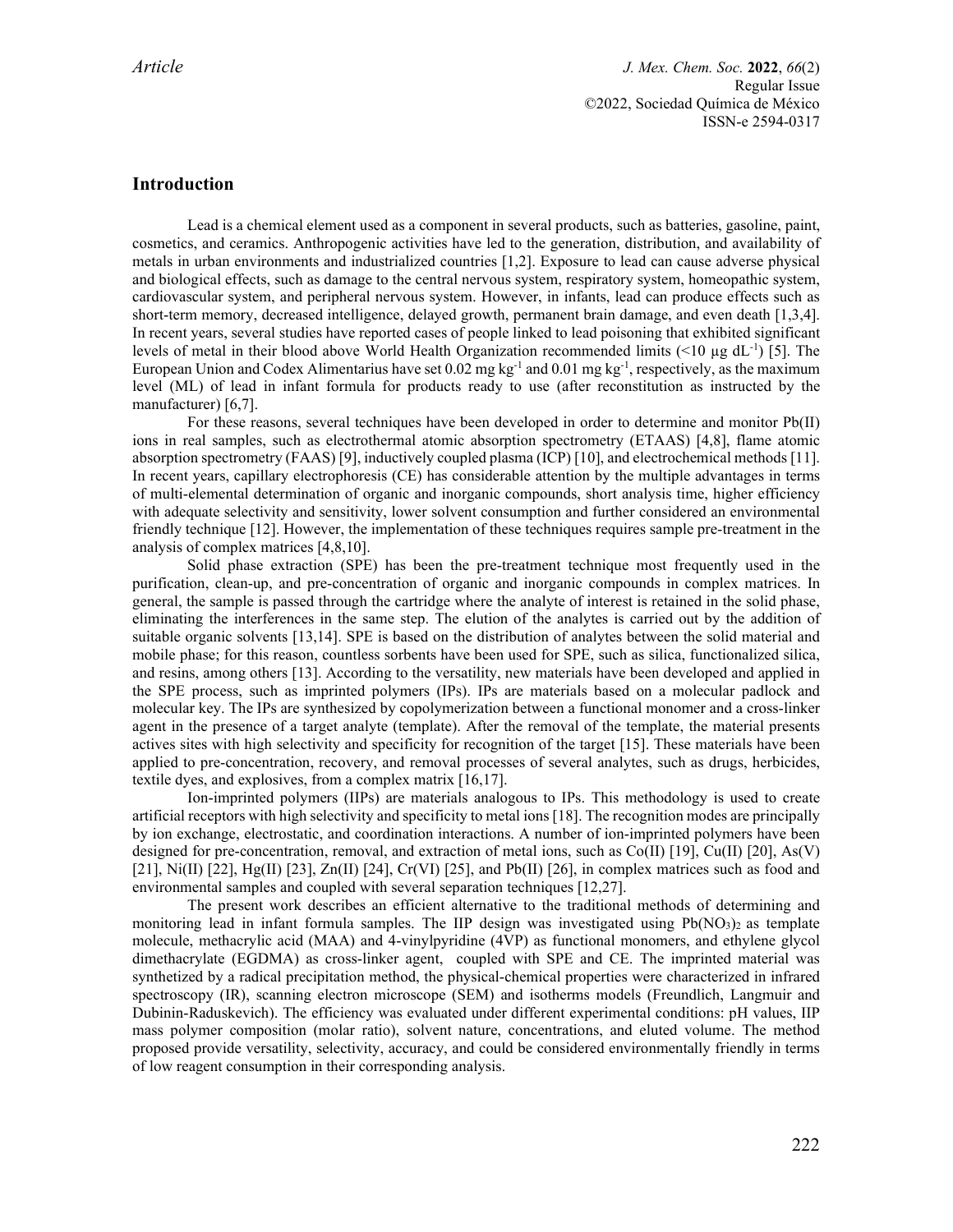# **Experimental**

# **Materials and chemicals Reagents and materials**

MAA, 4VP, lanthanum nitrate hexahydrate  $(La(NO<sub>3</sub>)<sub>3</sub>•6H<sub>2</sub>O)$ , lead nitrate Pb $(NO<sub>3</sub>)<sub>2</sub>$ , sodium persulfate, and EGDMA were obtained from Sigma Aldrich (St. Louis, MO, USA). EDTA disodium salt, sodium tetraborate, sodium hydroxide (NaOH), methanol (MeOH), hydrogen peroxide (H<sub>2</sub>O<sub>2</sub>), and hydrochloric acid (HCl) were obtained from J.T. Baker (Phillipsburg, NJ, USA). All solutions were prepared by dissolving the respective reagent in water with a resistivity not less than 18.2 MΩ-cm provided by a Milli-Q system (Millipore, Bedford, MA, USA). The electrolyte solution was adjusted to pH 9.0 (20 mmol  $L<sup>-1</sup>$  of sodium tetraborate and 2 mmol  $L^{-1}$  of EDTA disodium salt).

### **Instrumentation**

A Perkin Elmer Fourier transform infrared (FTIR) spectrophotometer with a Pike Gladi ATR was used for infrared characterization of the polymer. Morphological analysis of the adsorbent was performed using a JEOL JSM-820 scanning electron microscope (SEM). Thermogravimetric analysis (TGA) was performed using a Mettler TGA/SDTA 851e. The materials were heated from 25 °C to 600 °C under nitrogen flow at a rate of 10 °C min-1. A pH/ion analyzer (model 450; Corning Science Products, NY, USA) was employed to adjust the pH value of the background electrolyte solution (0.01 pH units). A vacuum pump (Rocker 300) was employed to regulate the flow in the SPE process. Electrophoresis was performed using a Beckman Coulter P/ACE 5500- DAD (photodiode array detector) (Fullerton, CA, USA). The separation was performed in a fused silica capillary (41.7 cm  $\times$  75 µm ID). Data were analyzed with a Beckman P/ACE system with MDQ version 2.3 software. ETAAS experiments were performed using a 240FS AA spectrophotometer with GTA 120 Graphite Tube Atomizer, data were analyzed with AA 240Z version 5.2 PRO software.

### **Synthesis of ion-imprinted polymer**

The IIP was obtained by precipitation via radical polymerization (Fig. 1). In the first step, 0.1 mmol of the template molecule  $Pb(NO_3)_2$ , 0.2 mmol of MAA, and 0.3 mmol of 4VP were mixed and dissolved in 30 mL of methanol and stirred for 2 h at 25 °C. Later, 2 mmol of the cross-linker agent (EGDMA) and 0.3 mmol of the initiator agent (sodium persulfate) were added to the mixture. Subsequently, the mixture was purged with nitrogen gas for 15 min. Once the oxygen was purged, the polymerization reaction took place at 60 °C for 18 h [28]. Once the polymerization concluded, the template was removed by Soxhlet extraction with 2 mol  $L<sup>-1</sup>$ HNO<sub>3</sub>/MeOH until Pb(II) was not detected by CE. Finally, the IIP was dried at 60 °C for 16 h before their use. The control polymer (non-imprinted polymer "NIP") was obtained in a similar process as the IIP except that the  $Pb(NO<sub>3</sub>)<sub>2</sub>$  was not added to the mixture.

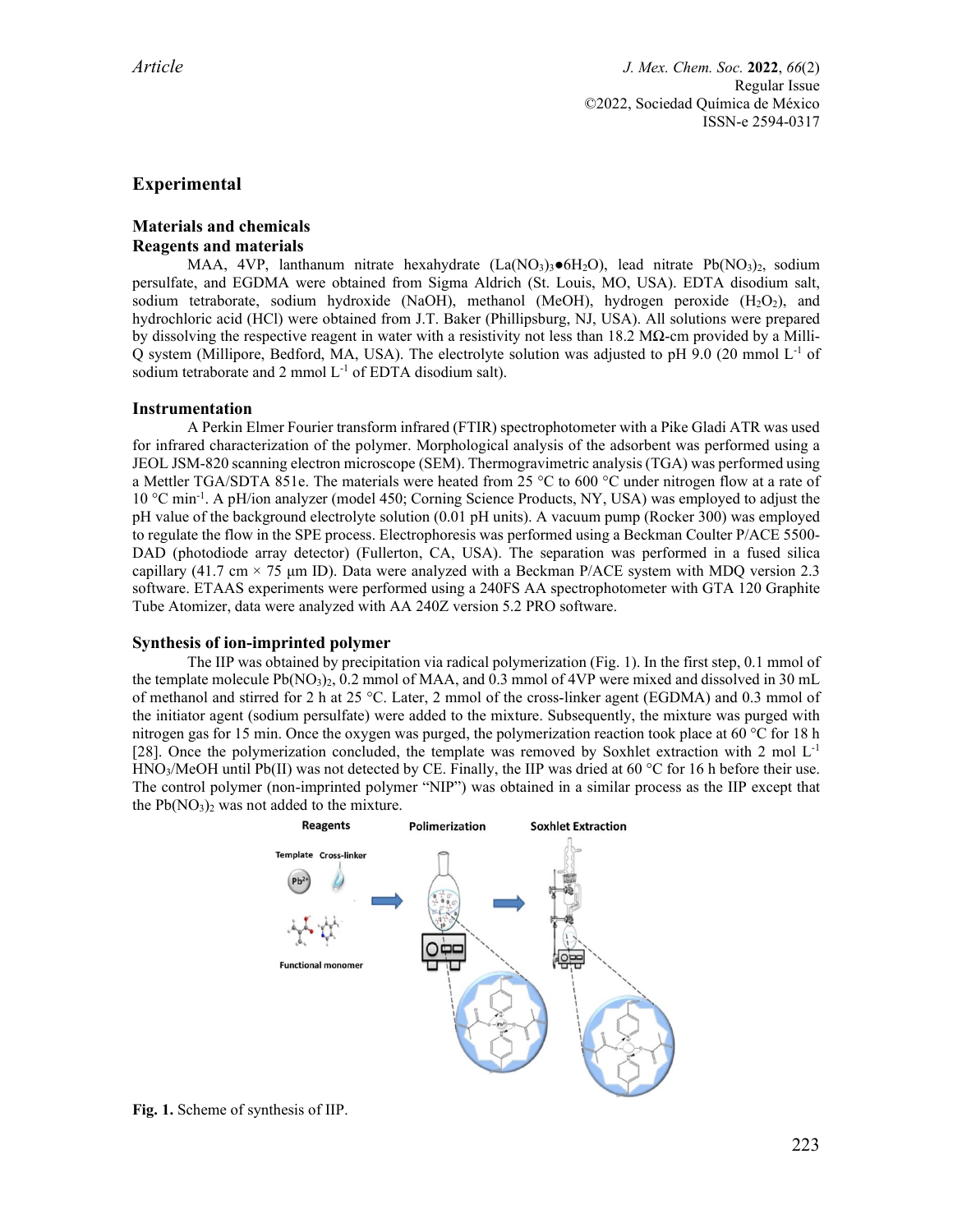#### **Sample treatment and analysis**

The infant formula sample was dissolved in water as instructed by the manufacturer (4.5 g of infant formula in 30 mL of water). Subsequently, 6 mL of acetic acid (HAc 2 % m/v) was added to 200 mL of the sample to precipitate the proteins. The mixture was heated in a water bath for 10 min  $(60 \degree C)$  and centrifuged at 10,000 rpm for 5 min [29]. Then, the supernatant (180 mL) was passed through SPE cartridge (packed with 20 mg of IIP) previously activated with 5 mL of MeOH and 5 mL of deionized water at a flow rate of 1 mL min-1 controlled with a vacuum system. The cartridge was washed three times with 5 mL of 5 % MeOH. The retained Pb(II) was eluted with 5 mL of 0.5 mol  $L^{-1}$  HNO<sub>3</sub>/MeOH at a flow rate of 1 mL min<sup>-1</sup>, and the eluted solution was evaporated to dryness at 40 °C by 10 min, and redissolved in 500 µL of EDTA solution (1 mmol  $L^{-1}$  of EDTA and 100 µg  $L^{-1}$  of  $La^{3+}$  as an internal standard (IS) and analyzed by CE.

In each work session, the capillary was activated according to the following sequence:  $1.0 \text{ mol L}^{-1}$ NaOH for 15 min, 0.1 mol L<sup>-1</sup> NaOH for 10 min, deionized water for 10 min, and electrolyte solution for 10 min. All solutions were at 25 °C, and all flushing procedures were performed at a pressure of 20 psi. The capillary was washed between analyses with 1.0 mol  $L^{-1}$  NaOH for 4 min, 0.1 mol  $L^{-1}$  NaOH for 2 min, deionized water for 2 min, and electrolyte solution for 2 min. The wavelength detector  $(\lambda)$  was set at 200 nm, and the samples were introduced by hydrodynamic injection at 5 psi for 5 s. The capillary was kept at 25 °C, and a potential of 16 kV was applied to separate process.

To determination of lead by electrothermal atomic absorption spectrophotometer, the infant formula (0.5 g) was digested with 5 mL of HNO<sub>3</sub> and 2 mL of H<sub>2</sub>O<sub>2</sub> in polytetrafluoroethylene tubes, and a digestion process was carried out in a MARS 6 microwave sample digestion system (MARS 6, CEM Corporation, USA) with a power of 1000 W according to the following sequence: 1) ramp time 5 min, room temperature to 90 °C, hold time 5 min, 2) ramp time 5 min, 90 °C to 150 °C, hold time 10 min, 3) ramp time 5 min, 150 °C to 180 °C, hold time 20 min [8]. Subsequently, the samples were allowed to cool to room temperature. Finally, the samples were diluted to 25 mL with water and analyzed by ETAAS [4].

#### **Adsorption study**

The adsorption studies of Pb(II) were performed in batch experiments to determinate the effect of the composition of IIP (Pb(II):(MAA/4VP):EGDMA), pH of system (2.0 to 7.0), mass of IIP (5.0 to 40.0 mg) and adsorption isotherms (1 to 80 mg L<sup>-1</sup> of Pb(II) at pH 6.0 by Freundlich, Langmuir and Dubinin-Raduskevich models. The experimental parameters were determined by equations (2-7), according to the following sequence: 1 mL of Pb(II) solution (100 µg L<sup>-1</sup> of IS) was passed through an IIP cartridge at a flow rate of 1 mL min<sup>-1</sup>. To the resulting solution was added 100  $\mu$ L of 1 mmol L<sup>-1</sup> EDTA solution, and the mixture was analyzed by CE. The % extraction of Pb(II) was determined by equation (1), where  $C_1$  and  $C_2$  are the concentrations before and after adsorption, respectively.

$$
\% E = \frac{C_1 - C_2}{C_1} x 100 \tag{1}
$$

Selectivity of IIP by Pb(II) was evaluated in presence of other ions metals ( $Cu(II)$ ,  $Cd(II)$ ,  $Cr(III)$ ,  $Mg(II)$ , and Ca $(II)$ ) and determined by equations (8-10). Finally, the elution conditions were studied employing different solutions composed of MeOH, MeOH/EDTA, MeOH/HAc, MeOH/HNO3, and MeOH/NaOH.

# **Results and discussion**

#### **Effect of the composition of IIP**

To determine the composition effect on the percent extraction of Pb(II), the monomer ratios of IIP were synthetized at different molar ratios (Pb(II)/(MAA:4VP)/EGDMA) and applied in extraction by SPE (1.0 mL of a 5.0 mg  $L^{-1}$  standard solution of Pb(II) and 20.0 mg of the IIP) by univariate optimization. Based on the obtained results (Table 1), the % extraction increased with the increase in the 4VP concentration, with extraction percentages of 66.1 to 90.0 % for the polymers with a MAA/4VP ratio of (5.0/0.0) to (2.0/3.0) (RSD < 5 % in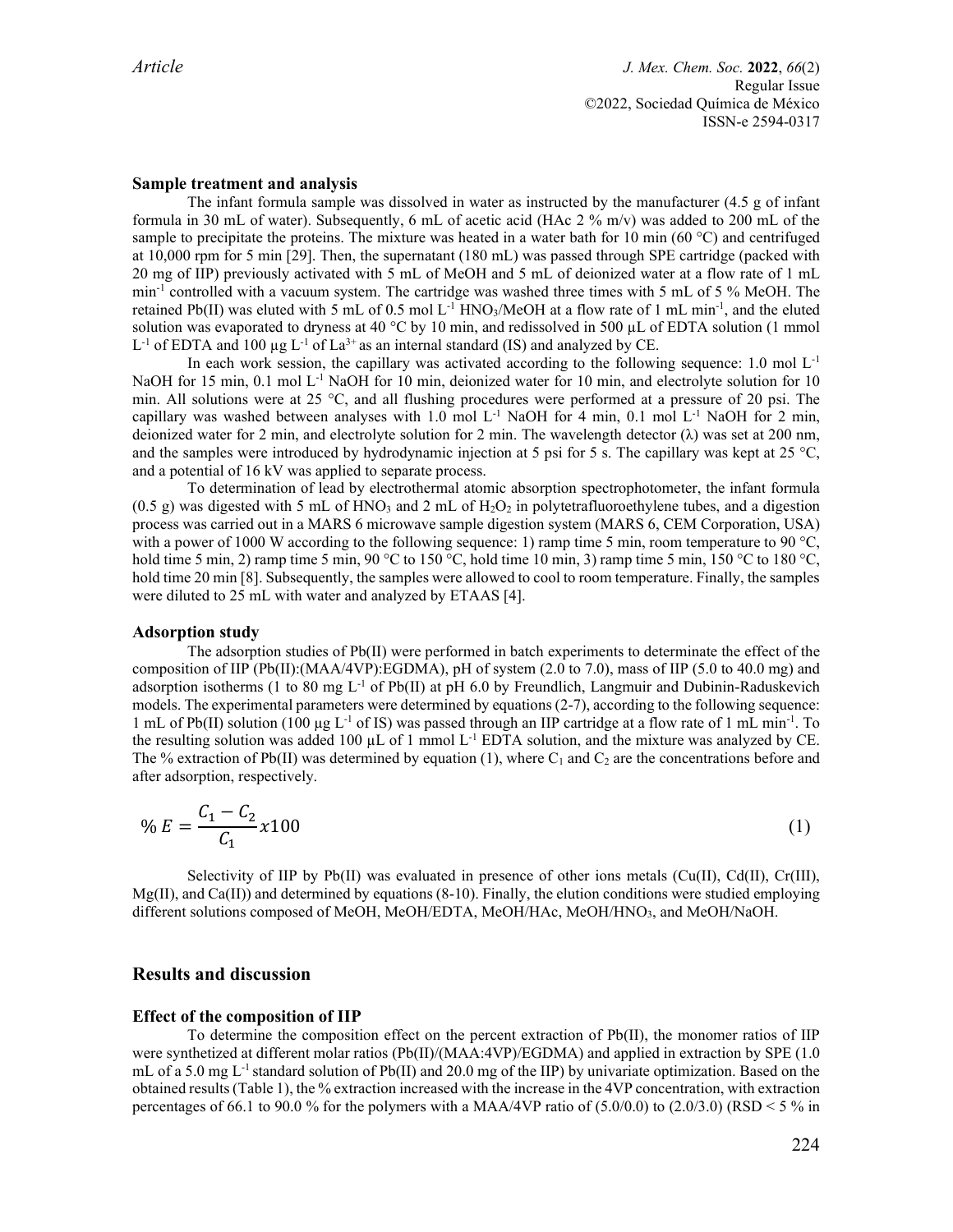all cases). On the other hand, the polymers 6 and 7 had lower efficiency with respect to IIP 5; this can be explained by the low concentration of carboxyl groups from MAA affecting the template-functional monomer interaction. The above confirms the synergic effect between carboxyl groups from MAA and nitrogen atom from 4VP on the formation of coordination complex [28], this facilitates the extraction of Pb(II) by the IIP With respect to the effect of the cross-linker, three proportions (IIPs 5, 8 and 9) were tested. The IIP 8 and 9 presented a lower % of extraction with respect to the IIP 5 (about 16.0 and 36.0 %). The effect can be explained by the fact that decreasing the cross-linking concentration in the IIP diminishes the efficiency in the recognition sites. However, increasing the cross-linker concentration affects the pore size, which affects the interaction with the analyte-IIP [30]. According to the obtained results (Table 1), the highest extraction was achieved with the IIP 5 (1.0:(2.0/3.0):20.0; Pb(II)/(MAA/4VP/EGDMA); for this reason, this IIP was used for subsequent experiments.

| $\mathbf{H}$   | Composition<br>Pb(II):(MAA/4VP):EGDMA <sup>a</sup>       | $%$ Extraction (RSD) <sup>b</sup> |
|----------------|----------------------------------------------------------|-----------------------------------|
|                | 1.0:(5.0/0.0):20.0                                       | 66.1(1.1)                         |
| $\overline{2}$ | 1.0:(4.0/1.0):20.0                                       | 73.4(0.9)                         |
| $\mathcal{E}$  | 1.0:(3.0/2.0):20.0                                       | 80.6(2.2)                         |
| 4              | 1.0:(2.5/2.5):20.0                                       | 87.0(3.2)                         |
| 5              | 1.0:(2.0/3.0):20.0                                       | 90.0(1.1)                         |
| 6              | 1.0:(1.0/4.0):20.0                                       | 80.2(1.3)                         |
| 7              | 1.0:(0.0/5.0):20.0                                       | 70.1(0.8)                         |
| 8              | 1.0:(2.0/3.0):25.0                                       | 73.4(2.3)                         |
| 9              | 1.0:(2.0/3.0):15.0                                       | 54.4 (4.2)                        |
| <b>NIP</b>     | 0.0:(2.0/3.0):20.0                                       | 31.2(2.2)                         |
|                | $3.5.4$ $\ldots$ $\ldots$ $1.4$ $\ldots$ $1.45$ $\ldots$ |                                   |

| <b>Table 1.</b> Influence of relation of cross-linker and monomers on % of extraction of IIPs. |  |
|------------------------------------------------------------------------------------------------|--|
|------------------------------------------------------------------------------------------------|--|

Reference on 1 mmol of  $Pb(II)$ .

 $^{\rm b}$  n=3.

#### **Characterization of the polymer**

To identify the physical-chemical properties of the optimum IIP, the solid was characterized by different analytical techniques. The FTIR spectra (Fig. 2) shows a band at 2990 cm<sup>−</sup><sup>1</sup> and 2950 cm<sup>−</sup><sup>1</sup> , attributed to symmetric and asymmetric stretching of -CH2 and -CH3 for all monomers. The bands at 1690 cm<sup>−</sup><sup>1</sup> and 1722  $cm^{-1}$  are attributed to the C=O stretching of MAA and EGDMA, the bands around 1490 cm<sup>-1</sup> and 1543 cm<sup>-1</sup> are for the stretching vibration of the pyridine ring of 4VP, the band at 1146 cm<sup>−</sup><sup>1</sup> is for the stretching of C-O-C present in EGDMA, and at 3000 cm<sup>-1</sup>, there is a band attributed to the -O-H of MAA. The stretching band in the range from 1600 cm<sup>-1</sup> to 1645 cm<sup>-1</sup> is attributed to the C=C groups of all monomers, but these bands vanished in the IIP spectra as a result of the polymerization process [28,31].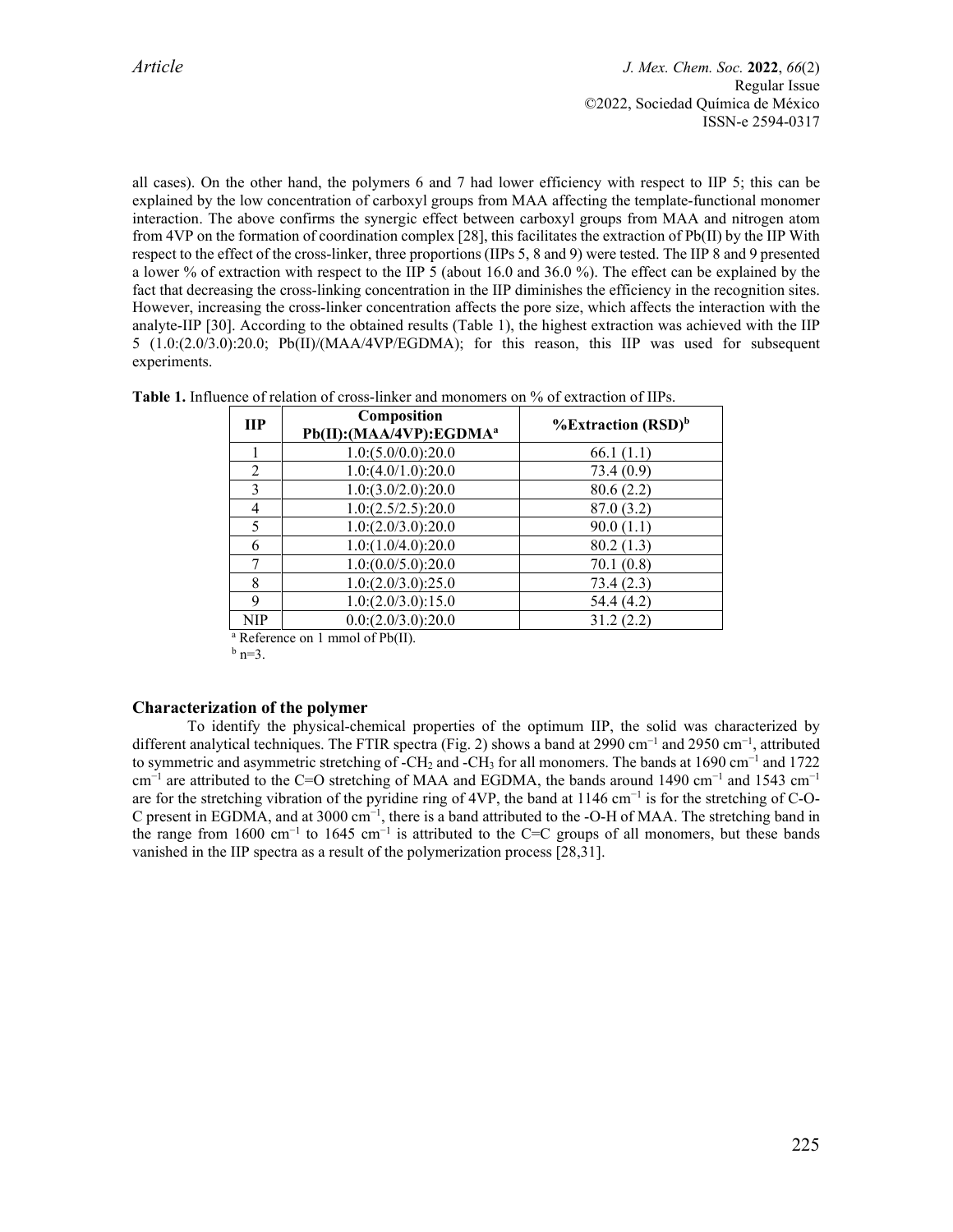*Article J. Mex. Chem. Soc.* **2022**, *66*(2) Regular Issue ©2022, Sociedad Química de México ISSN-e 2594-0317



**Fig. 2.** IR spectrum of **(a)** EGDMA, **(b)** MAA, **(c)** 4VP and **(d)** IIP.

The morphological characteristics of IIP and NIP were analyzed by SEM (Fig. 3). These micrographs show that the presence of the template molecule in the polymerization process of the two polymers did not influence the morphology, as both materials possess a spherical morphology. The polymers have an approximate particle size of 400 nm for IIP and 260 nm for NIP, which can be attributed to cavities generated during the polymerization process. These increases the diameter and pore volume, affecting the particle size of the material and providing a higher surface area [17].



**Fig. 3.** SEM micrograph of ion-imprinted polymer **(a)** and non-imprinted polymer **(b).**

TGA experiments were used to determine the thermal stability of IIP and NIP, analytical parameter related to its application in the pharmaceutical, polymer, and food industries. Fig. 4 shows the TGA plots. The NIP (Fig. 4 **(a)**) and IIP (Fig. 4 **(b)**) have a similar weight loss; however, in the range of 35 °C to 250 °C, a small mass loss is observed (4.3%), which is attributed to the loss of water from the matrix in the ion-imprinted polymer [32]. A second process of mass loss is observed, with about 84.3 % and 82.4 % weight loss for IIP and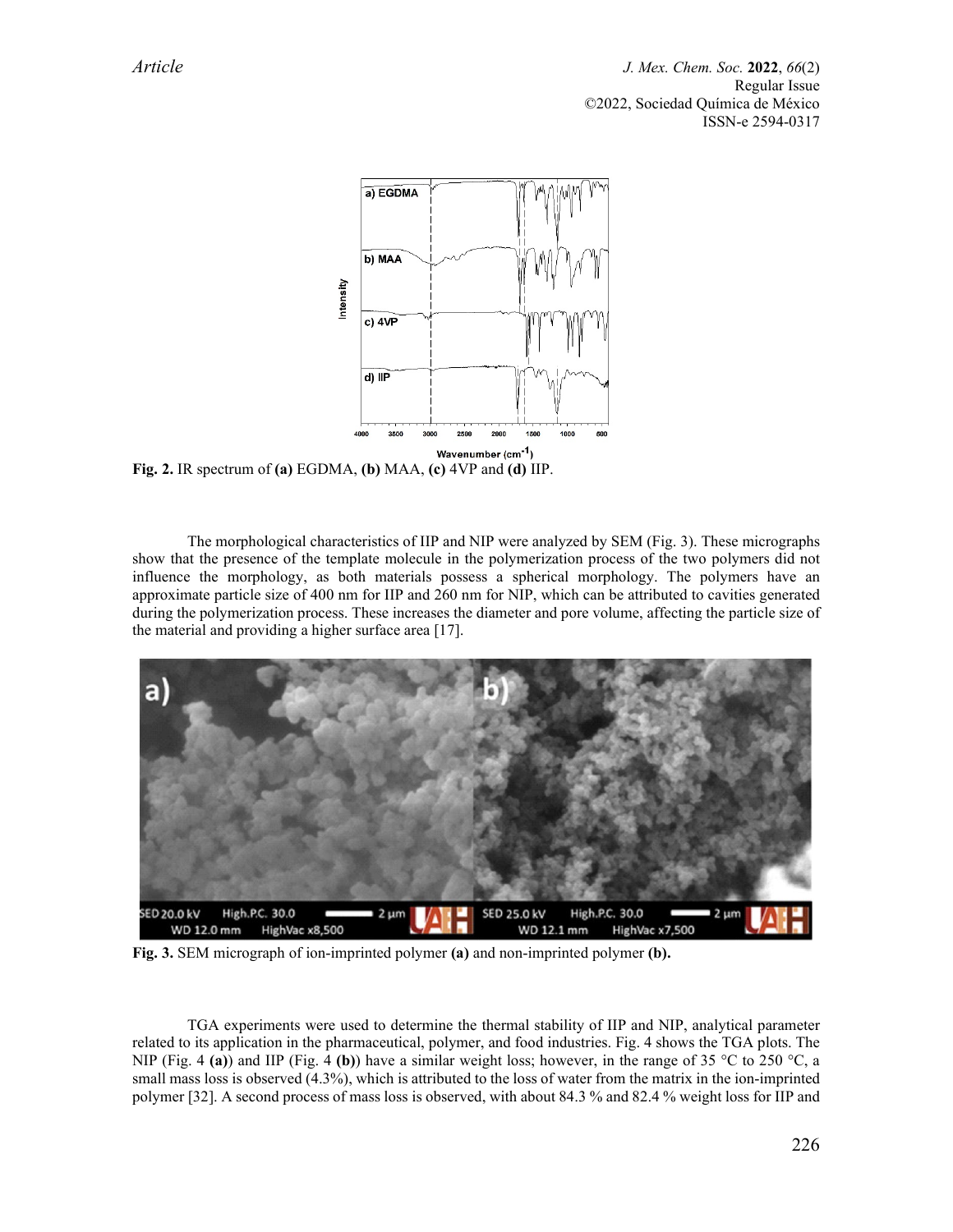*Article J. Mex. Chem. Soc.* **2022**, *66*(2) Regular Issue ©2022, Sociedad Química de México ISSN-e 2594-0317

NIP, respectively. These are attributed to the degradation of the polymers for a range of temperatures, from 260 °C to 437 °C for the NIP and 296 °C to 430 °C for the IIP. The difference between NIP and IIP can be attributed to the increase in thermal stability due to the molecular imprinting in polymers [32].



**Fig. 4.** TGA of non-imprinted polymer **(a)** and ion-imprinted polymer **(b)**.

#### **Effect of pH and IIP mass on the Pb(II) extraction**

The pH of the sample can determine the chemical nature of the template molecule and polymeric matrix, which can affect the adsorption process [21]. The effect of pH on the adsorption of Pb(II) was carried out in batch experiments with 20 mg of IIP on the SPE system using 1 mL of a 5 mg L-1 standard solution of Pb(II). The pH of the samples was evaluated from 2.0 to 7.0. At a pH higher than 8.0, the Pb(II) can be precipitated as Pb(OH)<sub>2</sub>, affecting the interaction with the polymer [33]. According to the results obtained, the better percentages of extraction were at a pH from 6.0 to 7.0 **(Fig. 5**). For a pH value lower than 6.0, the adsorption capacity decreased considerably as a function of the protonation of the functional groups of the carbonyl and hydroxyl groups, affecting the coordination of the IIP with Pb(II) [34]. According to the results obtained, a pH of 6.0 was used for subsequent experiments.



**Fig. 5.** Effect of pH on Pb(II) extraction.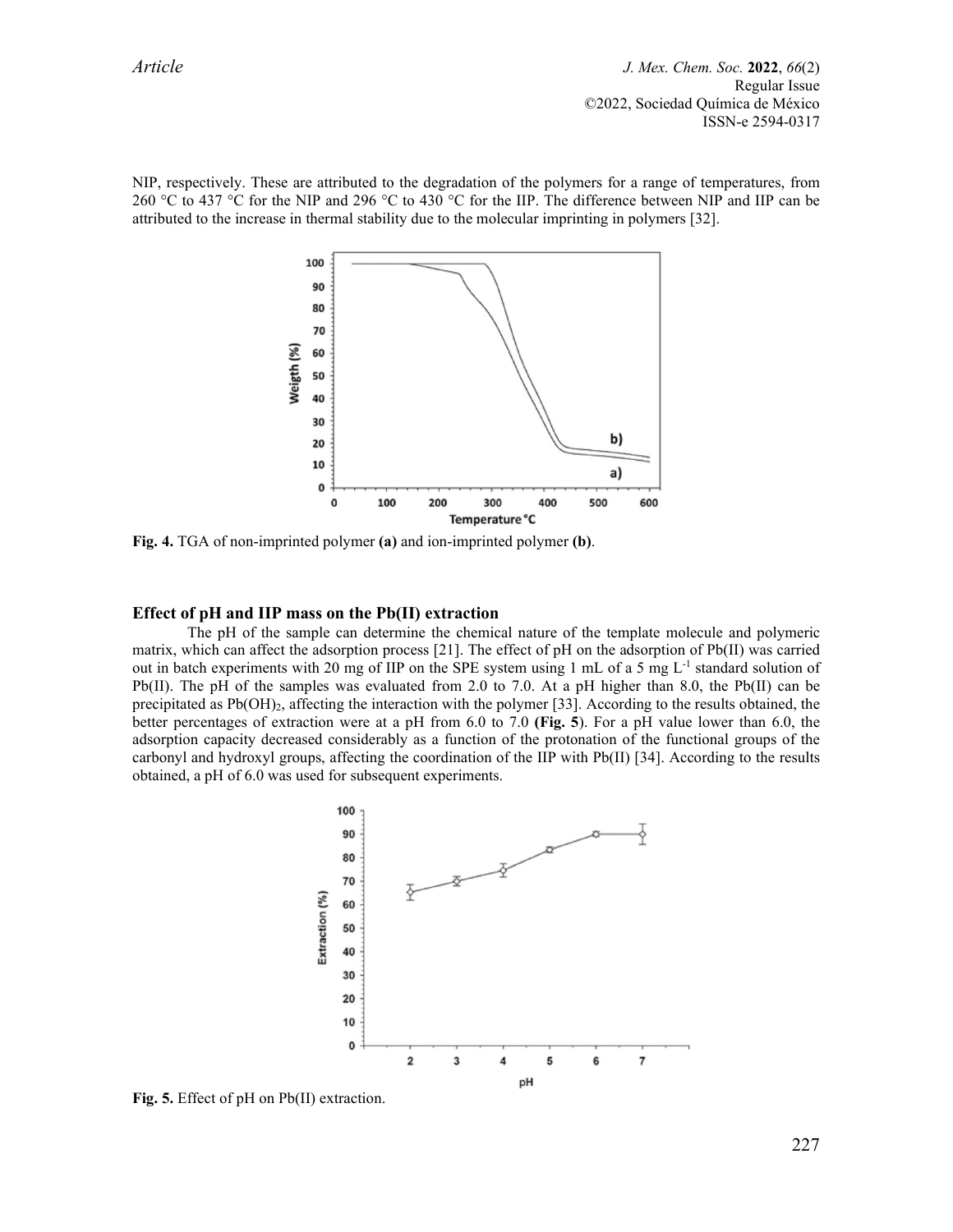The effect of the IIP mass was evaluated for an interval from 5.0 to 40.0 mg of IIP on the cartridge with 1 mL of standard solution (5 mg L<sup>-1</sup>) at pH 6.0. Fig. 6 shows the % of Pb(II) extraction did not vary when more than 20.0 mg was used. According to this result, 20.0 mg of IIP was used on the cartridge for subsequent experiments.



**Fig. 6.** Effect of IIP mas on Pb(II) extraction.

#### **Adsorption isotherms**

The Freundlich isotherm is an empirical model that has been used to describe non-ideal adsorption of the analyte onto heterogeneous surfaces with different types of sites acting with different energies of sorption. The model can be written as given below (Equation 2) [30,35]:

$$
logQ_e = logK_F + \frac{1}{n} logC_e
$$
 (2)

where  $Qe$  is the quantity of Pb(II) adsorbed per gram of the adsorbent at equilibrium (mg g<sup>-1</sup>), *Ce* is the equilibrium concentration of the adsorbate (mg  $L^{-1}$ ),  $K_F$  is Freundlich's constant, and *n* indicates the favorability of the adsorption process [30,35]. The Langmuir model has been used to linearize adsorption isotherms. The model is described by the following equation:

$$
\frac{1}{Q_e} = \frac{1}{Q_m + K_L C_e} + \frac{1}{Q_m} \tag{3}
$$

$$
R_L = \frac{1}{1 + K_L C_0} \tag{4}
$$

where  $Q_m$  is the theoretical isotherm saturation capacity (mg g<sup>-1</sup>),  $K_L$  is Langmuir's constant, and  $C_0$  is the initial concentration, for other hand with Langmuir model could determine the favorability of the adsorption with  $R_L$ (Equation 4).  $R_L > 1$  is an unfavorable process,  $0 \le R_L \le 1$  is a favorable process, and  $R_L = 0$  indicates an irreversible process [36,37]. Dubinin-Raduskevich is another empirical model formulated to determine the adsorption mechanism (physical or chemical interactions) onto homogeneous and heterogeneous surfaces.

$$
ln Q_e = ln Q_m - \beta \varepsilon^2 \tag{5}
$$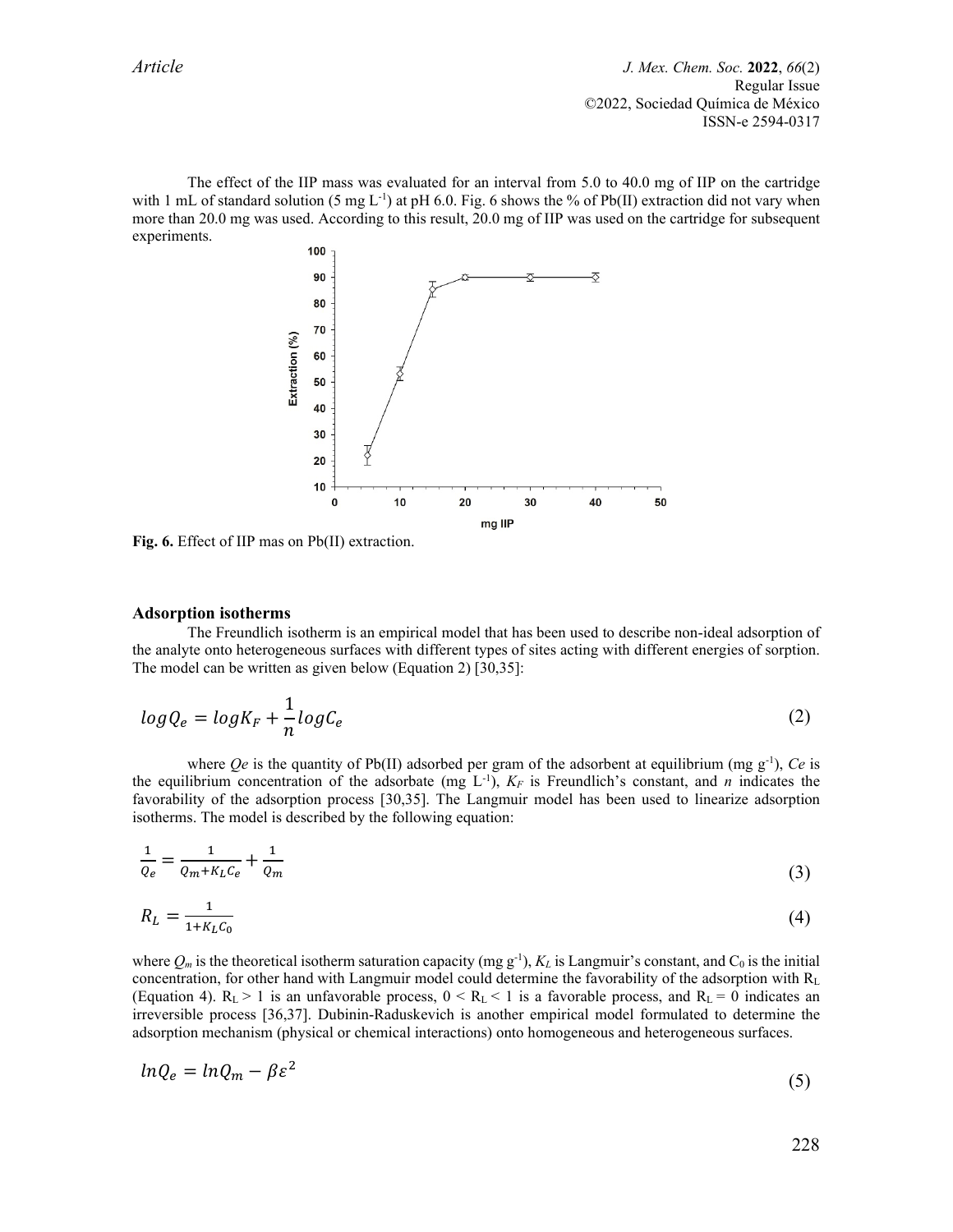$$
\varepsilon = RTln\left(1 + \frac{1}{c_e}\right) \tag{6}
$$

$$
E = \frac{1}{\sqrt{2\beta}}\tag{7}
$$

where *β* is a constant attributed to the free energy of the adsorption process, *ε* is the Polanyi potential, *R* is the gas constant  $(8.314 \text{ J mol}^{-1} \text{K}^{-1})$ , and *T* is the absolute temperature of the system (K) [35,37].

Table 2 shows the results obtained for the Freundlich isotherms. The *n* value was 1.67, indicating that the adsorption of Pb(II) by IIP is favorable (*n* between 1.0 to 10.0), while *1/n* was 0.59, describing a normal adsorption process ( $1/n < 1$ ), with a K<sub>F</sub> of 2.9 mmol g<sup>-1</sup> and an r<sup>2</sup> value of 0.993. With respect to the Langmuir isotherms, the maximum adsorption capacity with a  $Qm$  of 3.1 mg g<sup>-1</sup> based on SPE-CE data, R<sub>L</sub> value was 0.714 indicating a favorable process,  $K_L$  of 0.127 L mg<sup>-1</sup>, and  $R^2$  value is 0.997 [37]. According to the Dubinin-Radushkevich isotherm, the E value was  $10.37 \text{ kJ}$  mol<sup>-1</sup>, indicating a chemical process (physical adsorption is less than 8.0 kJ mol<sup>-1</sup>; a chemical process is between 8.0-16.0 kJ mol<sup>-1</sup>) with an  $\mathbb{R}^2$  value of 0.996 [19,38].

| Freundlich             |       | Langmuir         |       | Dubinin-Raduskevich         |       |  |
|------------------------|-------|------------------|-------|-----------------------------|-------|--|
| $K_F$ (mmol $g^{-1}$ ) | 2.945 | $Q_m(mg g^{-1})$ | 3.15  |                             |       |  |
|                        | .677  | $me^{-1}$        | 0.127 | $E$ (kJ mol <sup>-1</sup> ) | 10.37 |  |
| 1/n                    | 0.596 |                  | 0.714 |                             | ) 996 |  |
| $+2$                   | 0.99? |                  | ი 997 |                             |       |  |

**Table 2.** Isotherm parameters for the adsorption of Pb(II) on IIP.

#### **Selectivity analysis**

The selectivity of the IIP during the extraction process was studied in the presence of a variety of cations usually found in real samples of infant formula [8], such as  $Cu(II)$ ,  $Cd(II)$ ,  $Cr(III)$ ,  $Mg(II)$ , and  $Ca(II)$ , as shown in Fig. 7. Each experiment was carried out in binary mixtures. The concentration of Pb(II) was 5 mg  $L^{-1}$ , and for the others, the cations were from a 1:2 molar ratio for Cu(II), Cd(II), and Cr(III). This is due to the levels of each contaminant that can be found in real samples; on the other hand, the Mg(II) and Ca(II) was evaluated from a 1:8 molar ratio due to the high concentrations that can be found naturally in infant formula. The mixtures were extracted by a cartridge with 20.0 mg of IIP at pH 6.0. Table 3 shows the relative selectivity coefficient (*k'*) determined by equation (8) and the selectivity coefficients ( $K_{Pb(II)/M^{n+}}$ ) between Pb(II) and other ions  $(M^{n+})$  determined by equation (9), where  $K_D^{Pb(II)}$  is the distribution ratio of the ion between the polymer and the solution calculated by equation (10). Based on the results obtained, the value of  $K_D$  for the IIP (950.00) with respect to the NIP (22.67) demonstrates a higher binding ability by the cavities presents in the IIP. The selectivity coefficients of the NIP are lower in comparison with the IIP in presence of  $Mg(II)$ , Ca(II),  $Cu(II)$ ,  $Cr(III)$ , and  $Cd(II)$  with values of 1557.38, 524.86, 199.58, 167.25, and 97.54, respectively, indicating the higher affinity by the Pb(II) even in presence of other ions [39,40]. On the other hand, the relative selectivity coefficient from 106.02 to 605.98 demonstrate a higher selectivity between the IIP-template molecules through specific cavities and binding sites in the IIP. The selectivity between Pb(II) and the interfering ions revealed the fact that the extraction process was not affected, indicating that the IIP possesses specific cavities for the Pb(II) [26, 34].

$$
k' = \frac{\left(\kappa_D^{Pb(II)}/\kappa_D^{M^{n+}}\right)_{IIP}}{\left(\kappa_D^{Pb(II)}/\kappa_D^{M^{n+}}\right)_{NIP}}\tag{8}
$$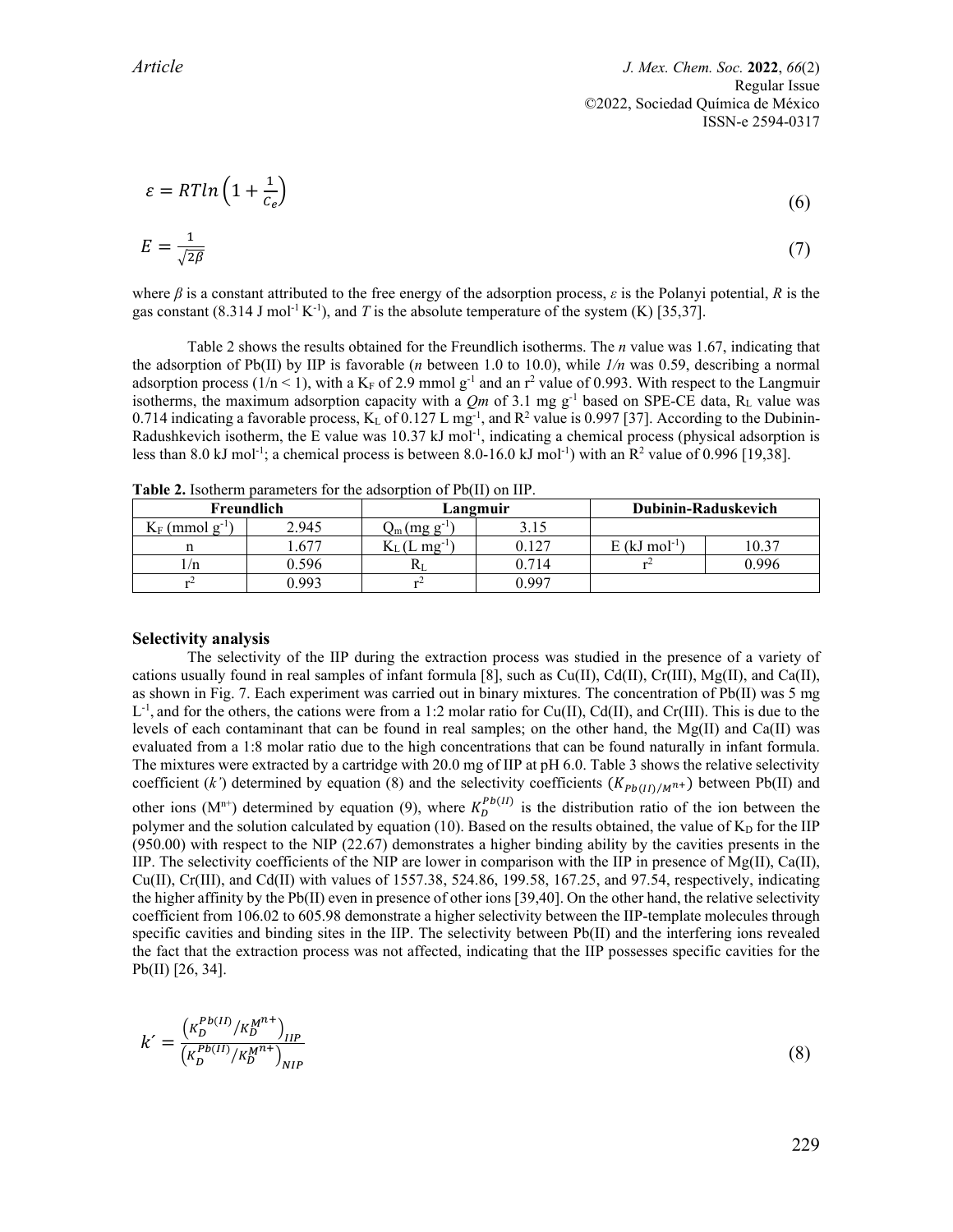*Article J. Mex. Chem. Soc.* **2022**, *66*(2) Regular Issue ©2022, Sociedad Química de México ISSN-e 2594-0317

$$
K_{Pb(II)}_{/M^{n+}} = (K_D^{Pb(II)}/K_D^{M^{n+}})
$$
\n(9)

$$
K_D = \frac{(c_1 - c_2)V}{mc_2} \tag{10}
$$

**Table 3.** Selectivity coefficients of IIP and NIP.

|         | <b>IIP</b>                               |              | <b>NIP</b>                                     |                              |                   |
|---------|------------------------------------------|--------------|------------------------------------------------|------------------------------|-------------------|
| Element | $\mathbf{K}_{\mathbf{D}}$ (mL $g^{-1}$ ) | $K_{Pb(II)}$ | $\mathbf{K}_{\mathbf{D}}(mL\ \mathrm{g}^{-1})$ | $K_{Pb(II)_{f}}$<br>$\mu$ m+ | $\boldsymbol{k'}$ |
| Pb(II)  | 950.00                                   |              | 22.67                                          |                              |                   |
| Mg(II)  | 0.61                                     | 1557.38      | 8.82                                           | 2.57                         | 605.98            |
| Ca(II)  | 1.81                                     | 524.86       | 12.50                                          | 1.81                         | 289.98            |
| Cu(II)  | 4.76                                     | 199.58       | 15.35                                          | 1.48                         | 134.85            |
| Cr(III) | 5.68                                     | 167.25       | 18.30                                          | 1.24                         | 134.88            |
| Cd(II)  | 9.74                                     | 97.54        | 24.62                                          | 0.92                         | 106.02            |



**Fig. 7.** Electropherogram obtained in the lead analysis in presence of Ca(II), Cd(II), Pb(II), Cr(III) and Cu(II).

### **Effect of type, concentration and volume of eluent**

To the analyte elution of IIP were used 1 mL of a standard solution of  $Pb(II)$  (5 mg L<sup>-1</sup>) at pH 6.0 was passed through an IIP cartridge (20 mg) at a flow rate of 1 mL min<sup>-1</sup>. The retained Pb(II) was eluted with 1 mL of different solutions, including MeOH, EDTA 0.1 mol L<sup>-1</sup>/MeOH, HAc, 0.1 mol L<sup>-1</sup>/MeOH, NaOH 0.1 mol L<sup>-</sup>  $1/MeOH$ , and  $HNO<sub>3</sub> 0.1$  mol L<sup>-1</sup>/MeOH. Later, the eluted solution was evaporated until dry and redissolved in 1 mL of deionized water (1 mmol L<sup>-1</sup> of EDTA and 100  $\mu$ g L<sup>-1</sup> of IS) and analyzed by CE. As shown in Fig. 8 a, it was found that the solution of  $HNO<sub>3</sub> 0.1$  mol L<sup>-1</sup>/MeOH provide better percentages (40.0%) in comparison with the other solutions, this could be explained by a better affinity between the  $Pb(II)$  and the  $HNO<sub>3</sub>$  in comparison with the negative charges originated in the IIP in presence of NaOH and the respective lower affinity between Pb(II)-EDTA by complexation effect in the system when was employed an EDTA solution, with percentages <30.0 %. For this reason, the % of recovery was evaluated by the effect of the concentration

$$
(9)
$$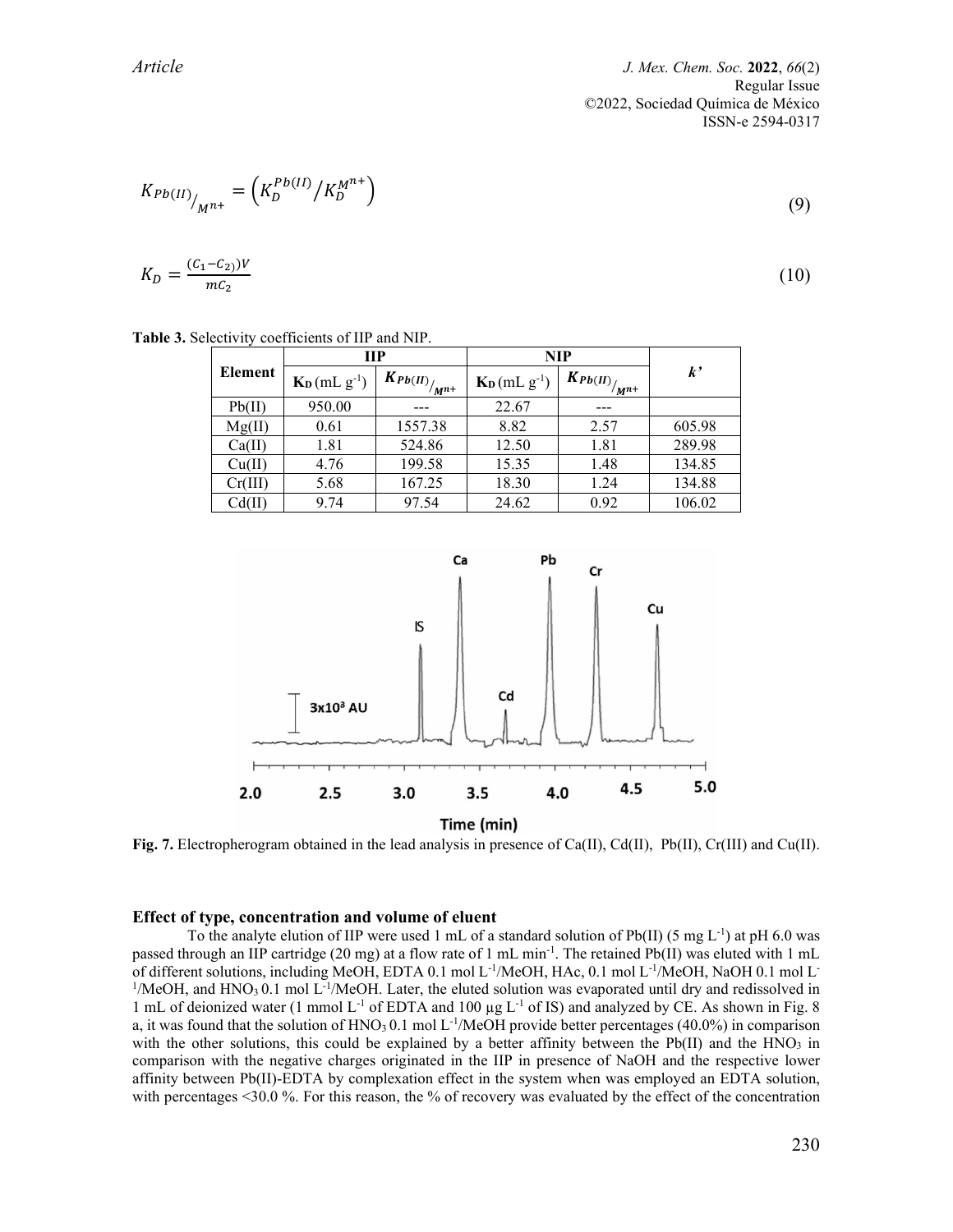of HNO<sub>3</sub> at three levels  $(0.1 \text{ mol L}^{-1}, 0.3 \text{ mol L}^{-1}, 0.5 \text{ mol L}^{-1})$ . As shown in Fig.  $8(a)$ , the % of recovery increases with respect to the concentration of HNO<sub>3</sub>; for this reason, the solution used in the elution process was 0.5 mol L-1 HNO3/MeOH. To increase the % of recovery, the effect of eluent volume was tested. In Fig. 8**(b)**, it can be observed that 5 mL of eluent solution (0.5 mol L<sup>-1</sup> HNO<sub>3</sub>/MeOH) was necessary to have the best Pb(II) recovery.



**Fig. 8. (a)** Effect of type and concentration on eluent and **(b)** Effect of volume of eluent (0.5 mol L-1 HNO3/MeOH).

#### **Analytical parameters**

Under optimal conditions (composition of IIP/ pH/ mass/ eluent solution), the analytical parameters of SPE-CE were evaluated at the interval of concentrations from 0.1 to 30  $\mu$ g L<sup>-1</sup>. Each standard was prepared and analyzed by triplicate using the proposed method. The calibration curve was constructed from the peak area ratios (analyte/internal standard). The calibration parameters are shown in Table 4. The calibration curve shows a linear dependence on the Pb(II) concentration ( $R^2 = 0.998$ ). The accuracy of the development method was investigated in terms of intra-, inter-day repeatability and recovery of Pb(II) added to the infant formula at two concentrations with three replicates for each level. The mean of recoveries and repeatability had a RSD less than 5 % in all cases.

| <b>Parameters</b>                                   |                                     |  |  |  |
|-----------------------------------------------------|-------------------------------------|--|--|--|
| Determination coefficient $r^2$                     | 0.998                               |  |  |  |
| Intercept, $b_0 \pm ts(b_0)$                        | $0.03 \pm 0.04$                     |  |  |  |
| Slope, $b_1 \pm ts(b_1)$                            | $300.0 \pm 2.1$                     |  |  |  |
| Limit of detection ( $\mu$ g L <sup>-1</sup> )      | 0.5                                 |  |  |  |
| Limit of quantification ( $\mu$ g L <sup>-1</sup> ) | 1.5                                 |  |  |  |
| Linearity range ( $\mu$ g L <sup>-1</sup> )         | $1.5 - 30.0$                        |  |  |  |
| Repeatability inter-day <sup>a</sup>                |                                     |  |  |  |
| $3 \mu g L^{-1}$                                    | 3.13 µg $L^{-1}$ (2.0) <sup>a</sup> |  |  |  |
| $10 \mu g L^{-1}$                                   | 9.92 µg $L^{-1}$ (4.5) <sup>a</sup> |  |  |  |
| Repeatability intra-day <sup>a</sup>                |                                     |  |  |  |
| $3 \mu g L^{-1}$                                    | 3.05 µg $L^{-1}$ (2.0) <sup>a</sup> |  |  |  |
| $10 \mu g L^{-1}$                                   | $10.12 \mu g L^{-1} (2.7)^a$        |  |  |  |

**Table 4.** Parameters of calibration mUA vs. concentration of Pb(II) in 200 mL of sample.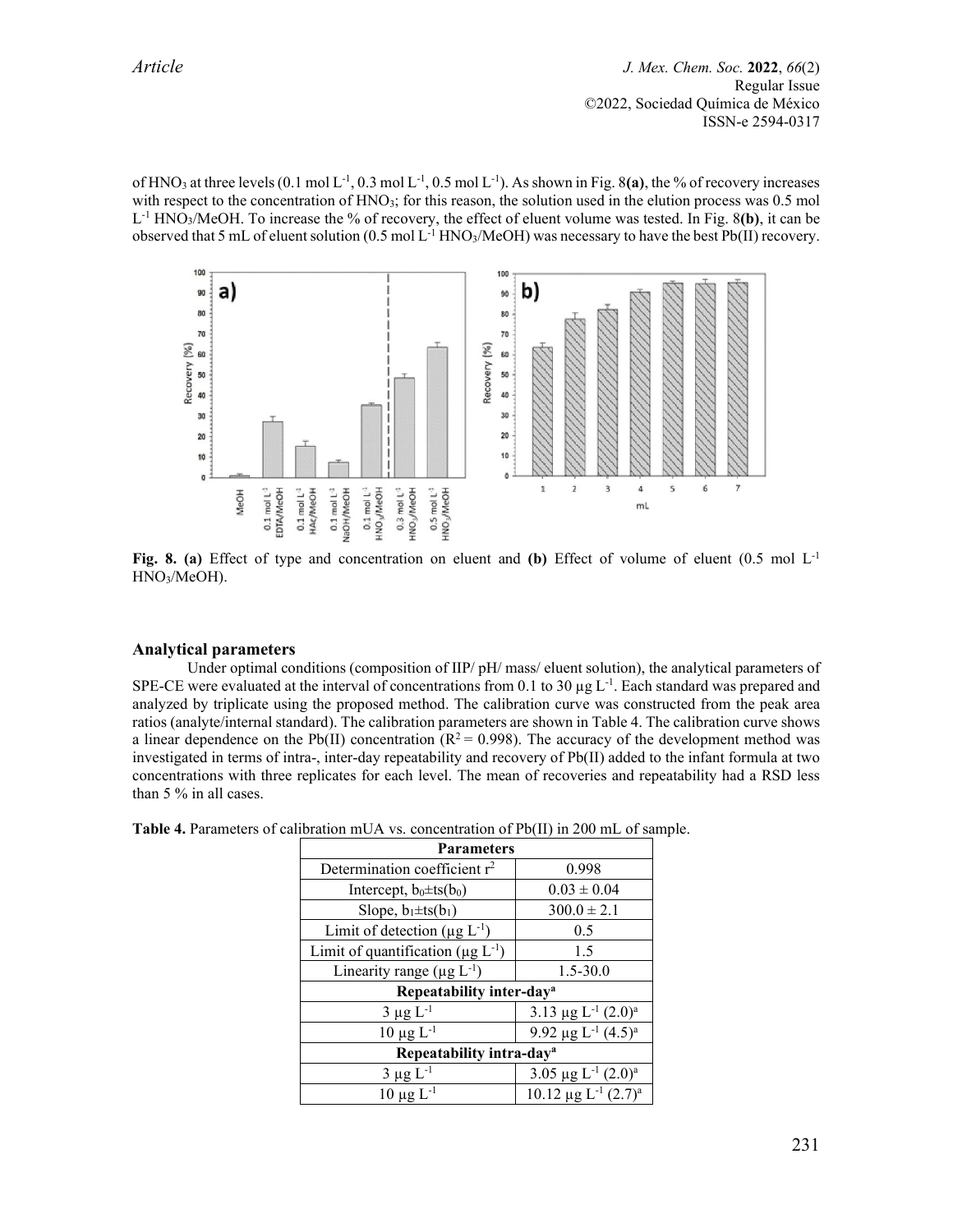| <b>Recovery</b>           |                            |  |  |
|---------------------------|----------------------------|--|--|
| 5 µg $L^{-1}$             | $104\%$ (3.5) <sup>a</sup> |  |  |
| $15 \mu g L^{-1}$         | 99 % $(2.7)^{a}$           |  |  |
| <sup>a</sup> RSD, $n = 3$ |                            |  |  |

#### **Application to real samples**

The proposed methodology was applied to the determination of Pb(II) in 20 commercial infant formula. According to the results obtained, four samples were positive for the presence of Pb(II**)**. Fig. 9 shows the experimental electropherograms: **(a)** spiked infant formula sample, **(b)** positive infant formula sample, and **(c)** blank sample to presence of Pb(II). To further ensure the accuracy of the proposed method, positive samples were also analyzed by ETAAS. The results obtained (Table 5) were compared with those obtained by the classical pre-treatment method. To evaluate differences between the methods, a one-way ANOVA test was performed. The calculated  $F_{value}$  (p = 0.05) did not exceed the critical  $F_{value}$  ( $F_{1,22}$  = 4.30,  $\alpha$  = 0.05). The test demonstrated the absence of a significant difference between the results obtained by the proposed methodology and ETAAS.



**Fig 9.** Electropherograms. **(a)** Spiked milk samples with 20 µg L-1 of Pb(II), **(b)** Positive infant formula sample treated with the IIP. **(c)** Blank infant formula sample, all samples were spiked with 100  $\mu$ g L<sup>-1</sup> of the IS.

|                  | Pb concentration ( $\mu$ g Kg <sup>-1</sup> ) |                 |  |  |
|------------------|-----------------------------------------------|-----------------|--|--|
| Sample           | $SPE-CE (RSD)a$                               | ETAAS $(RSD)^a$ |  |  |
|                  | 10.26(1.47)                                   | 11.19(1.74)     |  |  |
|                  | 13.21 (0.90)                                  | 13.77(1.14)     |  |  |
|                  | 27.73 (1.50)                                  | 28.43 (2.21)    |  |  |
|                  | 42.59(1.51)                                   | 44.00 (1.94)    |  |  |
| $a$ RSD, $n = 3$ |                                               |                 |  |  |

**Table 5.** Pb(II) content ( $\mu$ g  $Kg^{-1}$ ) in infant formula from different brands.

#### **Comparison of IIP-CE with other methodologies reports**

Table 6 shows the application of IIPs in recent years. According to the authors, EGDMA is a crosslinker agent that is frequently used in the synthesis of these materials. Likewise, a functional monomer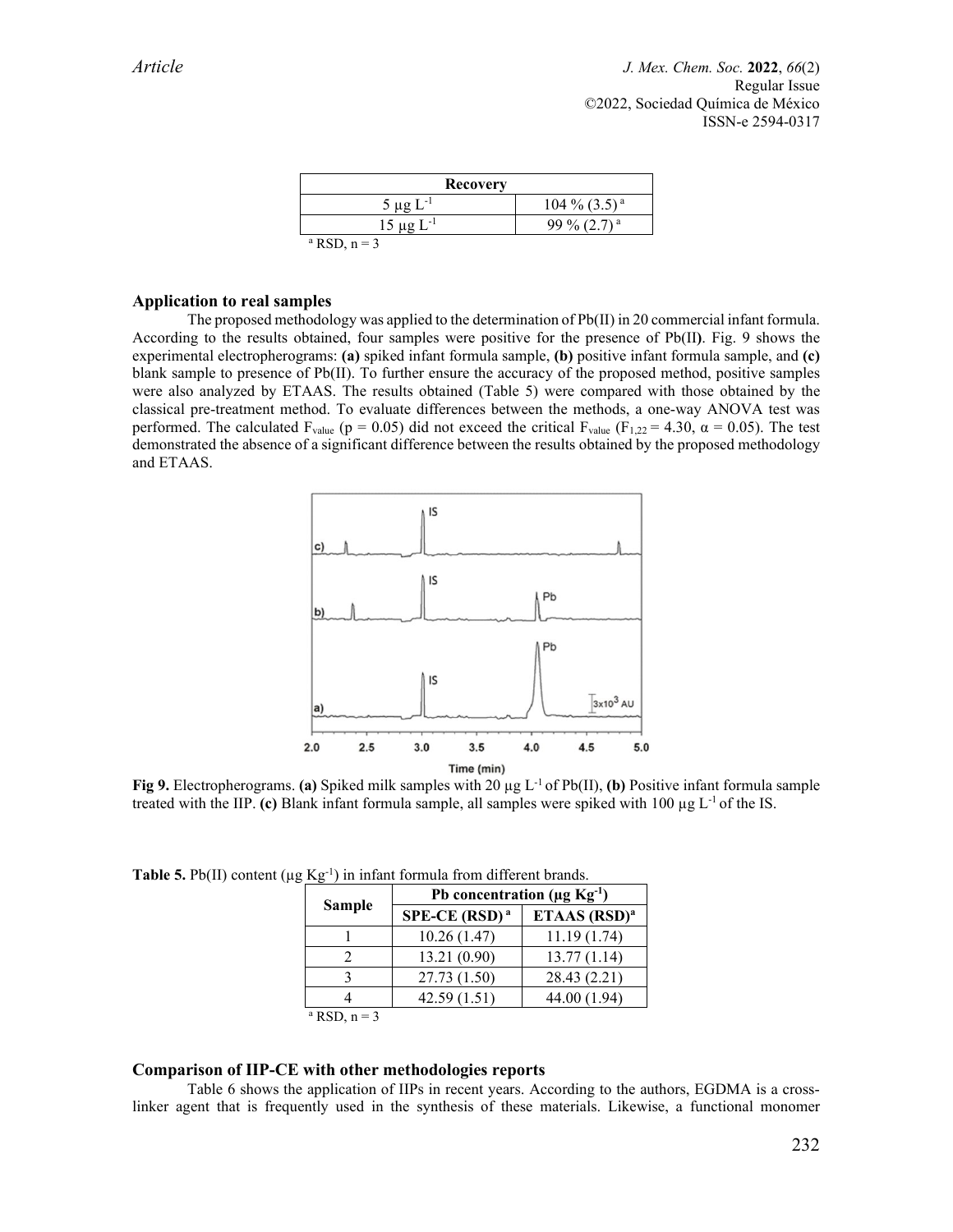constituted by oxygen and nitrogen in their structure is used to ensure adequate interactions between the lead and functional monomers. In addition, some methodologies use silica and carbonaceous compounds (graphene oxide) as the support material. The methodologies have been employed in water samples (tap water, lake water, river water, well water, and mineral water), coupled with SPE and dispersive solid phase extraction (DSPE), and analyzed by FAAS, ICP, and mass spectrometry (MS) [15,26,28,41-43].

According to the limits of detection (0.5  $\mu$ g L<sup>-1</sup>), the proposed method is competitive in terms of analysis time (10 min by sample), sample volume (100 µL), simple instrumentation (recycled SPE cartridge), multielemental analysis and environmentally friendly with low solvent consumption. In comparison, ETAAS require a digestion process with HNO<sub>3</sub>-H<sub>2</sub>O<sub>2</sub>, inert atmosphere and specific equipment (spectrophotometer, graphite tube atomizer, hollow cathode lamp) in the monoelement analysis.

| <b>Sample</b>     | <b>IIP Composition</b><br>(mmol or g)                                              | $\mathbf{H}$<br><b>Mass</b> | $K_{Pb(II)/M^{n+}}$                                                                                           | <b>Techniques</b>      | <b>LOD</b><br>$\mu$ g L <sup>-1</sup> | Ref.         |
|-------------------|------------------------------------------------------------------------------------|-----------------------------|---------------------------------------------------------------------------------------------------------------|------------------------|---------------------------------------|--------------|
| Water             | 5 mmol MAA/ 5mmol<br>4VP/20 mmol EGDMA                                             | $200$ mg                    | $30(Cu^{2+}),$<br>$32(Mn^{2+}),$<br>$38(Cd^{2+}),$<br>$43(Zn^{2+})$ .                                         | <b>SPE-FAAS</b>        | 0.06                                  | $[28]$       |
| Water             | 5 mmol MAA/ 5 mmol<br>4VP/20 mmol EGDMA<br>$/1$ g HMS <sup>a</sup>                 | $20 \text{ mg}$             | $64(Cu^{2+}),$<br>$79(Mn^{2+}),$<br>$88(Ni^{2+}),$<br>$117(Co^{2+})$ .                                        | SPE-ICP-<br><b>AES</b> |                                       | $[26]$       |
| Water             | 0.176 mmol compound<br>$1b$ / 5 mmol EGDMA                                         | $100$ mg                    | $14.5(Co^{2+}),$<br>$15.3(Cr^{3+}),$<br>$19.8(Ce^{3+}),$<br>$26.1(Cd^{2+})$ .                                 | DSPE-ICP-<br>MS        |                                       | $[15]$       |
| Meat<br>samples   | 20 mmol EGDMA/10<br>mmol vinyl-<br>diphenylcarbazide/0.5 g<br>$v\text{-}mSi@Fe3O4$ | $10 \text{ mg}$             |                                                                                                               | DSPE-<br><b>FAAS</b>   | 1.30                                  | $[41]$       |
| Water             | 8 mmol MAA/2 mmol 1-<br>mercaptoctane/40<br>mmom EGDMA                             | $50$ mg                     | $87.1$ (Cu <sup>2+</sup> ),<br>$106.2(Co2+),$<br>$45.5(Cd^{2+}),$<br>$223.2(Ni^{2+})$ .                       | DSPE-<br>FAAS          | 0.59                                  | $[42]$       |
| Water             | 3.5 mmol DEM $\text{°}$ / 0.6<br>mmom $8-HQd/3.5$ mmol<br>divinylbencene-80        | $300$ mg                    |                                                                                                               | SPE-ICP-<br><b>OES</b> | 1.88                                  | $[43]$       |
| Infant<br>formula | 2 mmol MAA/ 3 mmol<br>4VP/20 mmol EGDMA                                            | $20 \text{ mg}$             | $97.5(Cd^{2+}),$<br>$167.2(\text{Cr}^{3+}),$<br>199.5 $(Cu^{2+}),$<br>$524.8(Ca^{2+}),$<br>$1557.3(Mg^{2+}).$ | <b>SPE-CE</b>          | 0.50                                  | This<br>work |

**Table 6.** Comparison of IIP with reported methods for adsorption of Pb(II).

aHollow mesoporous silica,  $\frac{b4,4)-(1E,6E)-1,7-bis(4-hydroxy-3-methoxyphenyl)}{hepta-1,6-diene-3,5-diene-3,5-diened}$ dione]phenyl acrylate, 'diethylamino ethyl methacrylate, <sup>d</sup>8-hidroxyquinoline.

# **Conclusion**

In this work, an ion-imprinted polymer was synthesized. The imprinted material (Pb-4VP/MAA-EGDMA) showed high selectivity with respect to Cu(II), Cd(II), Cr(III), Mg(II), and Ca(II). The selectivity coefficients indicated the selective extraction of Pb(II) from real samples. The SPE-CE is a robust method with satisfactory results in terms of recovery, sensitivity, precision, and accuracy in the determination of Pb(II) (RSD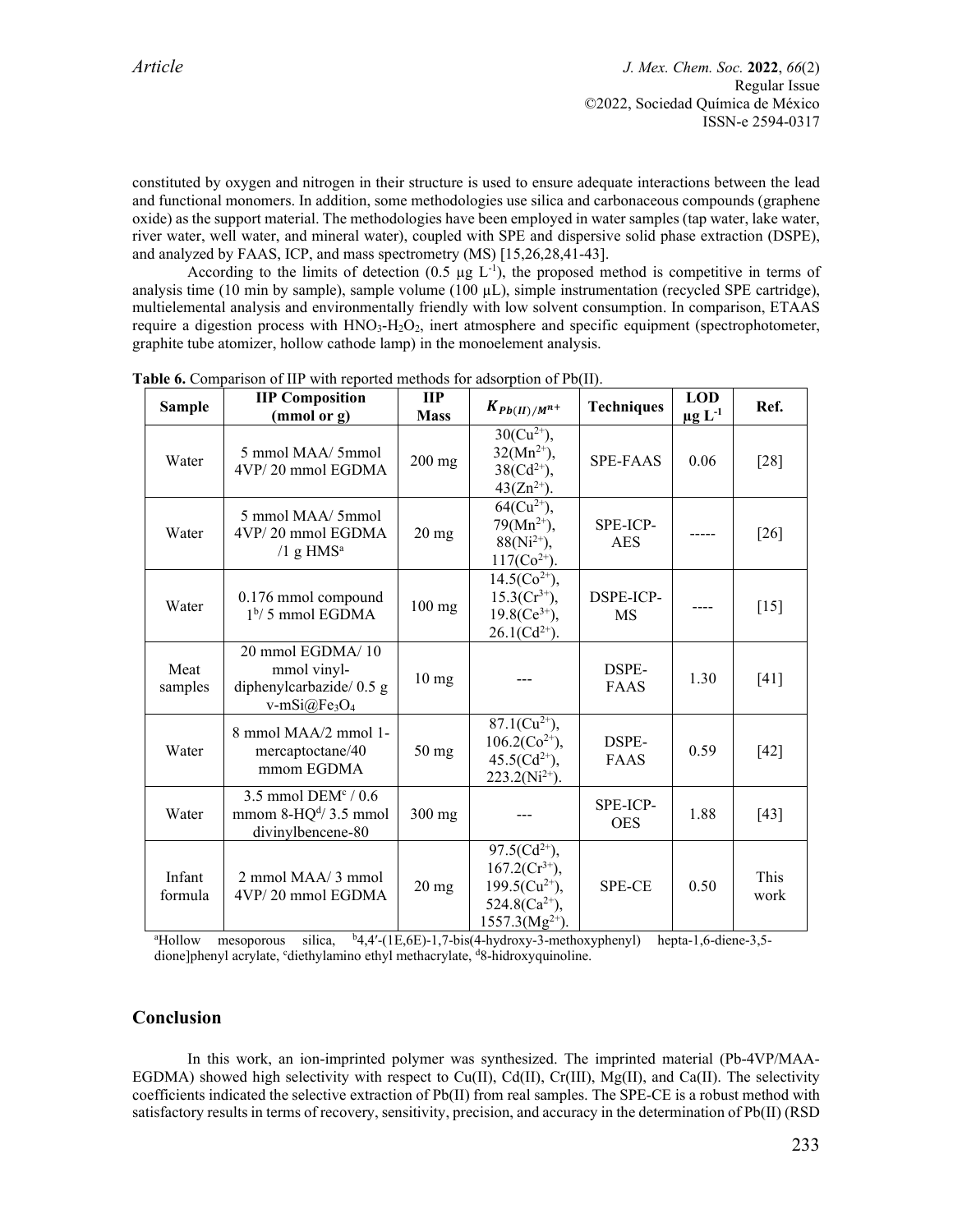$<$  5.0% in all cases), with a limit of detection of 0.5  $\mu$ g L<sup>-1</sup>, which is lower than the maximum level specified by current international laws. Thus, the methodology can be applied to the determination and regulation of the content of Pb(II) in infant formula. The proposed methodology is simple, fast, low cost, and a competitive alternative for Pb(II) analysis in complex matrices. In addition, the IIP-SPE pre-concentration technique is also an alternative for coupling to other analytical methodologies, such as ETAAS. The IIP based heavy metal ion detection allows for the development and application of new methods for the analysis of metal ions. On the other hand, the proposed methodology with CE could be used for simultaneous determination of several metal ions, such as Pb(II), Cu(II), Cd(II), Cr(III), Mg(II), and Ca(II), among others.

### **Acknowledgments**

The authors wish to thank Programa para el Desarrollo Profesional Docente, para el Tipo Superior (PRODEP), Consejo Nacional de Ciencia y Tecnología (CONACyT) (SNI distinction as research membership and scholarships), for the financial support.

# **References**

- 1. Lee, J. W., Choi, H., Hwang, U. K., Kang, J. C., Kang, Y. J., Kim, K. I., Kim, J. H. *Environ. Toxicol. Pharmacol.* **2019**, *68*, 101-108. DOI: <http://dx.doi.org/10.1016/j.etap.2019.03.010>
- 2. Bawa, U., Bukar, A., Abdullahi, Y. *J. Sci. Technol. Educ.* 2015, *3*, 71-79.
- 3. Flora, G., Gupta, D., Tiwari, A., *Toxicol*. **2012**, *5*, 47-58. DOI: [http://dx.doi.org/10.2478/v10102-012-](http://dx.doi.org/10.2478/v10102-012-0009-2) [0009-2](http://dx.doi.org/10.2478/v10102-012-0009-2)
- 4. Zhong, W. S., Ren, T., Zhao, L. J. *J. Food Drug Anal.* **2016**, *24,* 46-55. DOI: <http://dx.doi.org/10.1016/j.jfda.2015.04.010>
- 5. Njati, S. Y., Maguta, M. M., *Environ. pollut.* **2019**, *249*, 1091-1105. DOI: <http://doi.org/10.1016/j.envpol.2019.03.062>
- 6. European Commision Regulation 1881/2006. Official Journal of the European Union, L 364, 5-24.
- 7. Alimentarious, CODEX STAN 2009, 193-1995, 1-62.
- 8. Zhou, X., Qu, X., Zhao, S., Wang, J., Li, S., Zhen, N. *Biol. Trace Elem. Res.* **2017**, *176,* 120-129. DOI: <http://dx.doi.org/10.1007/s12011-016-0819-8>
- 9. Kazantzi, V., Drosaki, E., Skok, A., Vishnikin, A. B., Anthemidis, A. *Microchem. J.* **2019**, *148,* 514- 520. DOI[: http://dx.doi.org/10.1016/j.cherd.2017.03.036](http://dx.doi.org/10.1016/j.cherd.2017.03.036)
- 10.Mataveli, L. R. V., Buzzo, M. L., Arauz, L. J. D., Carvalho, M. D. F. H., Arakaki, E. E. K., Matsuzaki, R., Tiglea, P. *J. Anal. Methods Chem.* **2016**, *2016*. DOI[: http://dx.doi.org/10.1155/2016/3968786](http://dx.doi.org/10.1155/2016/3968786)
- 11.Chaiyo, S., Apiluk, A., Siangproh, W., Chailapakul, O. *Sens. Actuator B-Chem.* **2016**, *233,* 540-549. DOI[: http://dx.doi.org/10.1016/j.nsb.2016.04.109](http://dx.doi.org/10.1016/j.nsb.2016.04.109)
- 12. García-Martín, S., Barciela-García, J., Herrero-Latorre, Peña-Crecente, C., R. M. *J. Anal. Chem.* **2020**, *75,* 34-43. DOI:<https://doi.org/10.1134/S1061934820010074>
- 13.Buszewski, B., Szultka, M. *Crit. Rev. Anal. Chem.* **2012**, *42,* 198-213. DOI: <http://dx.doi.org/10.1080/07373937.2011.645413>
- 14. Huck, C. W., Bonn, G. K. *J. Chromatogr. A.* **2000**, *885,* 51-72. DOI: [http://dx.doi.org/10.1016/S0021-](http://dx.doi.org/10.1016/S0021-9673(00)00333-2) [9673\(00\)00333-2](http://dx.doi.org/10.1016/S0021-9673(00)00333-2)
- 15.Biswas, T. K., Yusoff, M. M., Sarjadi, M. S., Arshad, S. E., Musta, B., Rahman, M. L. *Sep. Sci. Technol.* **2019**, *2019,* 1-10. DOI:<http://dx.doi.org/10.1080/01496395.2019.1575418>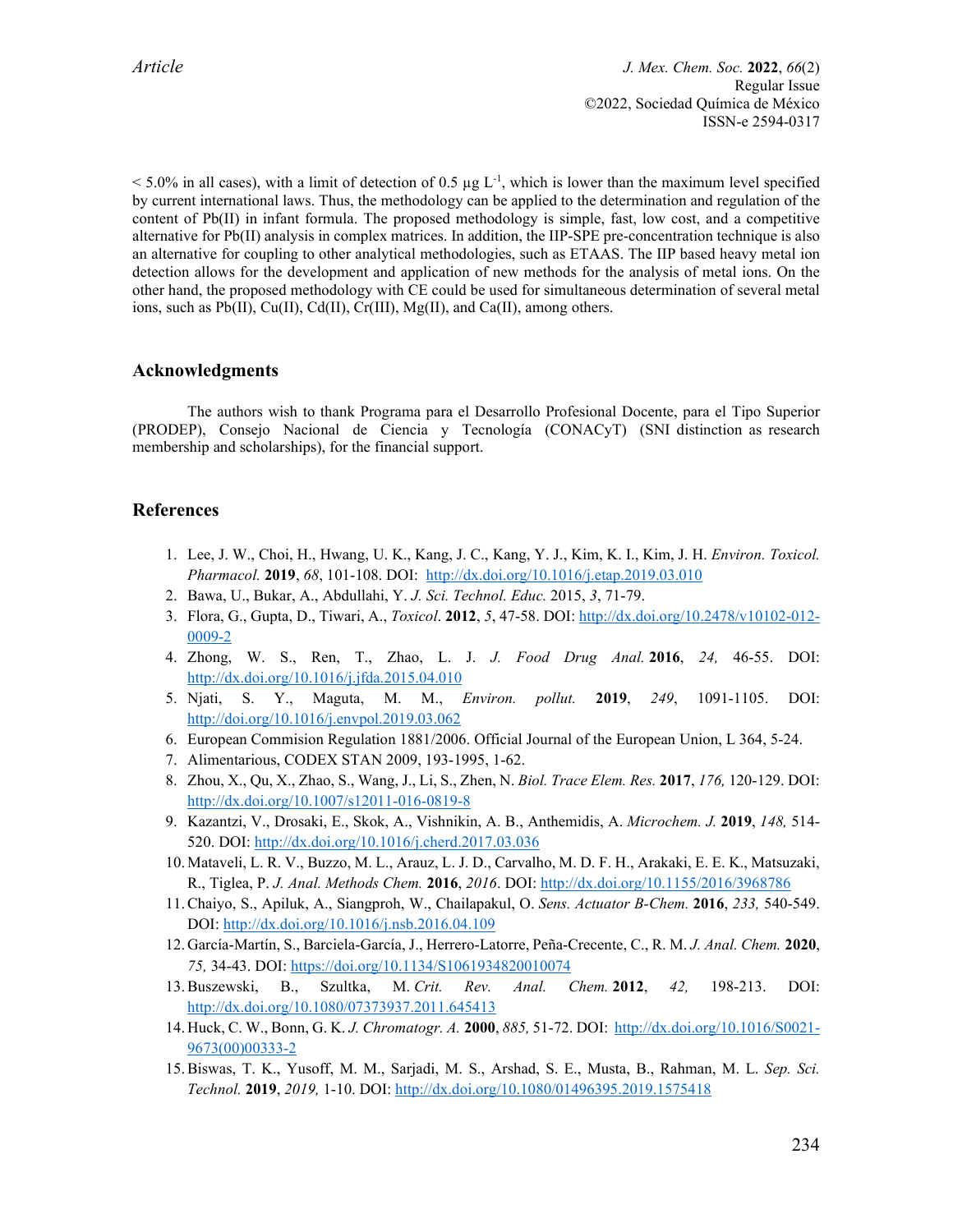- 16.Wang, S., She, Y., Hong, S., Du, X., Yan, M., Wang, Y., Qi, Y., Wang, M., Jiang, W., Wang, J. *J. Hazard. Mater.* **2019**, *367,* 686-693. DOI:<http://dx.doi.org/10.1016/j.jhazmat.2018.12.089>
- 17. Quinto, M. L., Khan, S., Picasso, G., Sotomayor, M. D. P. T. *J. Hazard. Mater.* **2020**, *384,* 121374. DOI[: https://dx.doi.org/10.1016/j.jhazmat.2019.121374](https://dx.doi.org/10.1016/j.jhazmat.2019.121374)
- 18. Sharma, G., Kandasubramanian, B. *J. Chem. Eng. Data.* **2020**, *65,* 396-418. DOI: <http://dx.doi.org/10.1021/acs.jced.9b00953>
- 19. Song, X., Niu, Y., Zhang, P., Zhang, C., Zhang, Z., Zhu, Y., Qu, R. *Fuel.* **2017**, *199,* 91-101. DOI: <http://dx.doi.org/10.1016/j.fuel.2017.02.076>
- 20.Wang, L., Li, J., Wang, J., Guo, X., Wang, X., Choo, J., Chen, L. *J. Colloid Interface Sci.* **2019**, *541,* 376-386. DOI:<https://doi.org/10.1016/j.jcis.2019.01.081>
- 21.Tsoi, Y. K., Ho, Y. M., Leung, K. S. Y. *Talanta.* **2012**, *89,* 162-168. DOI: <http://dx.doi.org/10.1016/j.talanta.2011.12.007>
- 22.Rajabi, H. R., Razmpour, S. *Spectroc. Acta Pt. A-Molec. Biomolec. Spectr.* **2016**, *153* 45-52. DOI: <http://dx.doi.org/10.1016/j.saa.2015.08.010>
- 23. Fu, J., Wang X., Li, J., Ding, Y., Chen, L. *RSC Adv*. **2016**, *6*, 44087-44095. DOI: <http://dx.doi.org/10.1039/c6ra07785d>
- 24. Shamsipur, M., Rajabi, H. R., Pourmortazavi, S. M., Roushani, M. *Spectroc. Acta Pt. A-Molec. Biomolec. Spectr.* **2014**, *117,* 24-33. DOI:<http://dx.doi.org/10.1016/j.saa.2013.07.094>
- 25.Liang, Q., Geng, J., Luo, H., Fang, W., Yin, *Y. J. Molec. Liq.* **2017**, *248*, 767-774. [DOI:](doi:%20http://dx.doi.org/10.1016/j.molliq.2017.10.114)  [http://dx.doi.org/10.1016/j.molliq.2017.10.114](doi:%20http://dx.doi.org/10.1016/j.molliq.2017.10.114)
- 26.Zhang, Z., Zhang, X., Niu, D., Li, Y., Shi, J. *J. Hazard. Mater.* **2017**, *328,* 160-169. DOI: <http://dx.doi.org/10.1016/j.jhazmat.2017.01.003>
- 27.Lu, W., Wang, X., Wu, X., Liu, D., Li, Chen, J., L., Zhang X. *J. Chromatogr. A.* **2017**, *1483,* 30-39. DOI[: https://doi.org/10.1016/j.chroma.2016.12.069](https://doi.org/10.1016/j.chroma.2016.12.069)
- 28. 28 Cai, X., Li, J., Zhang, Z., Yang, F., Dong, R., Chen, L. *ACS Appl. Mater. Interfaces.* **2014**, *6,* 305- 313. DOI: <https://doi.org/10.1021/am4042405>
- 29.Islas, G., Rodriguez, J. A., Perez-Silva, I., Miranda, J. M., Ibarra, I. S. *J. Anal. Methods Chem.* **2018**, *2018,* 1-7. DOI:<http://doi.org/10.1155/2018/5394527>
- 30.Zayats, M., Brenner, A. J., Searson, P. C. *Biomaterials.* **2014**, *35,* 8659-8668. DOI: <http://dx.doi.org/10.1016/j.biomaterials.2014.05.079>
- 31. Yusof, N. F., Mehamod, F. S, Suah, F. B. M. *J. Environ. Chem. Eng.* **2019**, *7,* 103007. DOI: <http://dx.doi.org/10.1016/j.jece.2019.103007>
- 32. De Middeleer, G., Dubruel, P., De Saeger, S. *Trac-Trends Anal. Chem.* **2016**, *76,* 71-85. DOI: <http://dx.doi.org/10.1016/j.trac.2015.11.007>
- 33.Ebrahimzadeh, H., Asgharinezhad, A. A., Moazzen, E., Amini, M. M., Sadeghi, O. *J. Food Compos. Anal.* **2015**, *41,* 74-80. DOI:<http://dx.doi.org/10.1016/j.jfca.2015.02.001>
- 34. Fasihi, J., Alahyari, S. A., Shamsipur, M., Sharghi, H., Charkhi, A. *React. Funct. Polym.* **2011**, *71,* 803-808. DOI: <http://dx.doi.org/10.1016/j.reactfunctpolym.2011.03.014>
- 35.Chen, X. *Inform.* **2015**, *6,* 14-22. DOI[: http://dx.doi.org/10.3390/info6010014](http://dx.doi.org/10.3390/info6010014)
- 36.Weber, T. W., Chakravorti, R. K. *AICHE J.* **1974**, *20,* 228-238. DOI: <https://doi.org/10.1002/aic.690200204>
- 37. Dada, A. O., Olalekan, A. P., Olatunya, A. M., Dada, O. *J. Appl. Chem.* **2012**, *3,* 38-45.
- 38. Konicki, W., Aleksandrak, M., Mijowska, E. *Chem. Eng. Res. Des.* 2017, *123,* 35-49. DOI: <http://dx.doi.org/10.1016/j.cherd.2017.03.036>
- 39.Lu, Y.,Yan. *Anal. Chem.* **2004**, *76*, 453-457. DOI:<https://doi.org/10.1021/ac0347718>